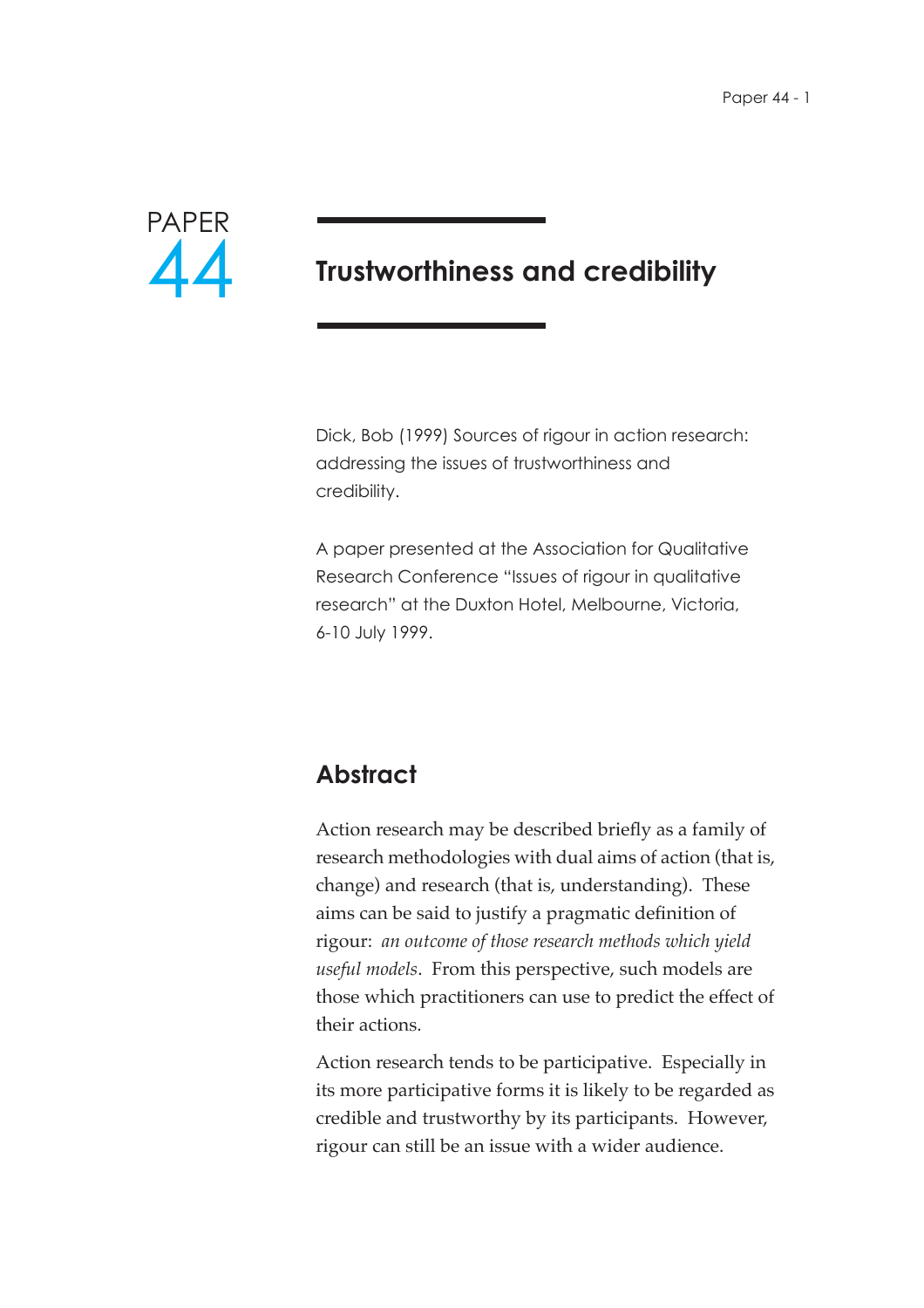There, action research draws upon many sources of rigour which are also to be found in other qualitative approaches. These include: the use of multiple methodologies, multiple sources of information; multiple processes for data collection and analysis; comparing data and interpretations to those from other sources including the literature; and so on.

Other sources of rigour capitalise on the specific features of action research, particularly its cyclic and actionoriented nature. Data collection and interpretation tend to co-occur; later cycles can therefore test both data and interpretations from earlier cycles. Most cycles contain action, each action a test of the assumptions which underlie it. Attention to these tactics can strengthen the rigour of the research. Some of the principles which these tactics illustrate may also be of relevance to other varieties of qualitative research.

As an adult I was educated first as engineer, then as experimental psychologist. These enhanced my natural scepticism. You can probably imagine the implicit agenda of much of this education: that subjectivity and imprecision were dangerous, to be guarded against. Experimental research had evolved to protect the researcher against these threats. Objectivity and quantification were to be valued.

Not only that. I was taught to value pure research over applied, laboratory research over research in the field, academia over the world of practice. I was led to believe that the conceptual challenges were in the laboratory and the academy. According to this prevailing view field research was weak and undemanding.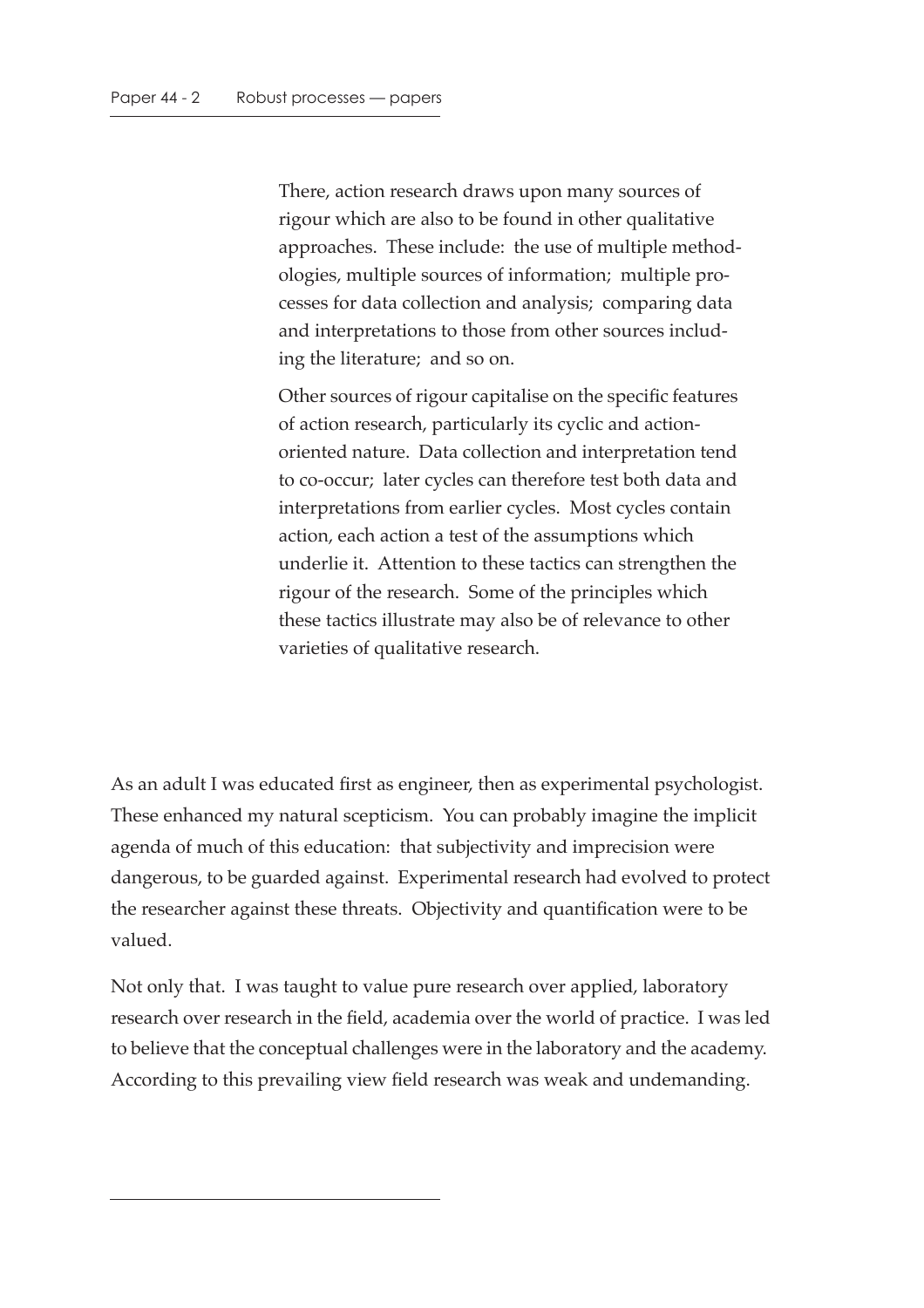By accident I then became an applied psychologist. I found that in some field settings experimental research was often difficult or impossible, and sometimes unethical. As well, the understanding I drew on in my work was multidimensional and complex. Not infrequently it would have taken me a lifetime to research the assumptions I had to make before I could act.

Quasi-experimentation sometimes offered a way out, but often did not. Good quasi-experimentation is complex, as an examination of Campbell and Stanley (1966) demonstrates. Poor quasi-experimentation (and there is much of it, I think) is sometimes nearly useless.

Eventually I was drawn towards an examination of action research. Some of its practices severely challenged the assumptions my earlier education had given me. It was usually participative. It was seldom quantitative. The requirements for action often required an efficiency and economy that seemed to require that I cut methodological corners.

On the other hand it did offer the possibility of combining research with action. This appealed. It has continued to appeal.

In practical situations nowadays my first step is often to define the "givens". I then examine them with a view to finding a way to convert them from liabilities to assets. Extending this view to action research led me eventually to a change of opinion about the qualities of action research. I decided that in fact it did have some features which allowed it to pursue high levels of rigour — higher, sometimes, than quasi-experimental methods can achieve in the same setting.

In the rest of this paper I explore ways of making assets of some of its features. In particular I address its participative nature, its thrust towards action, its use of qualitative data, and above all the need for it to be responsive to the situation and the people who are members of the client group.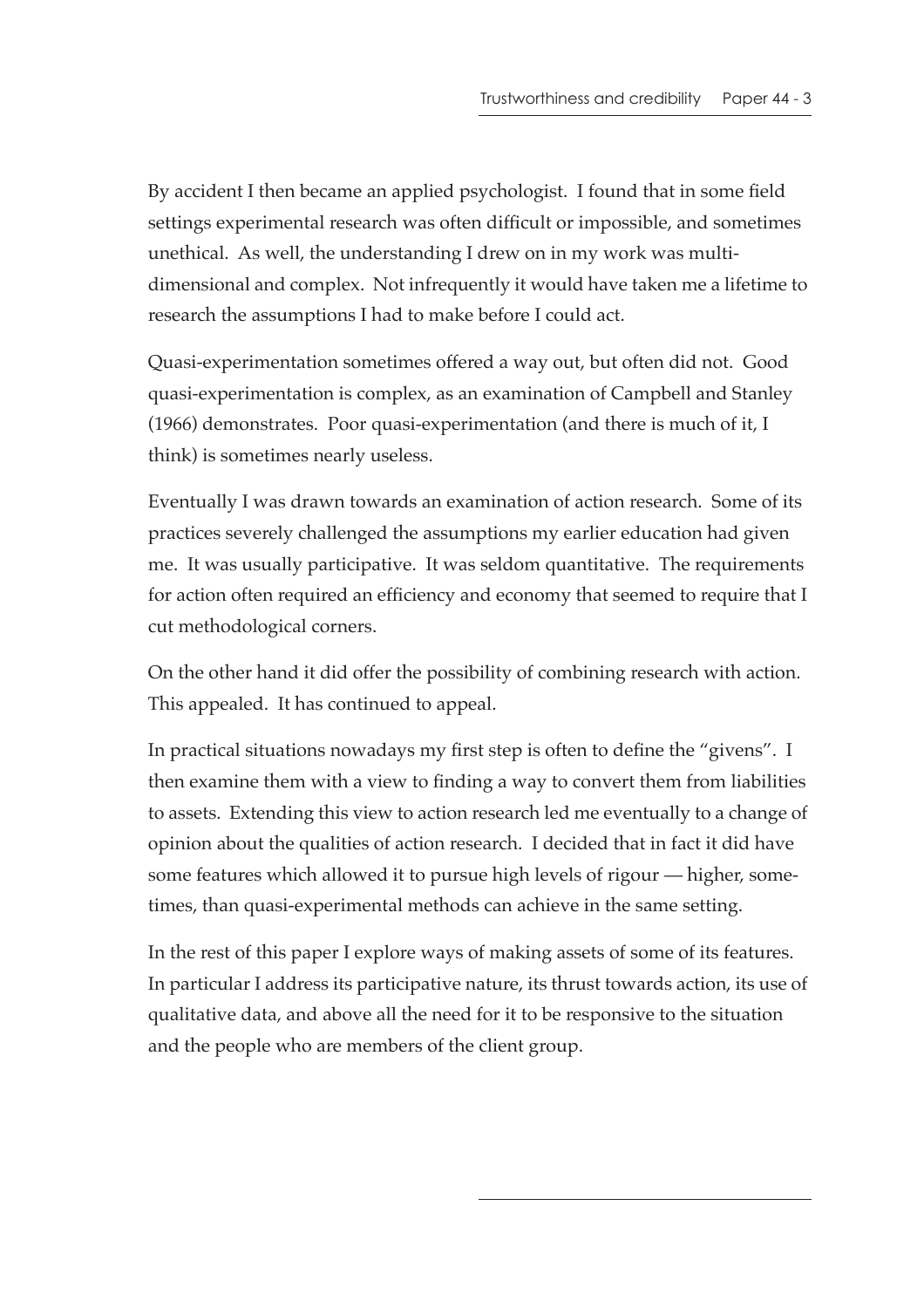Before doing so, however, I should perhaps offer you a brief account of action research as a family of research methodologies.

#### **What is action research?**

There are several varieties of action research. Several other methodologies, some derived from it, also share many of its features. For the most part, they have in common that they are oriented towards achieving two sets of outcomes at the same time: action and research. You could say that action research is true to label in that it is action *and* research.



This is to define it by its purpose: to research action, and to action (that is, act on) research. It might also be defined in terms of its characteristics. It is above all responsive and flexible. Indeed, to be used integrally with situations of change management, this is a necessity. It achieves this responsiveness and flexibility through being cyclic. In content and in methodology its later cycles are informed by its earlier cycles.

In a word, it is an *emergent* methodology. Method and data and interpretation and action develop simultaneously, and from cycle to cycle.

Further, there are cycles within cycles within cycles (within cycles ...). Larger cycles span whole phases of a research program. At the other end of the continuum, researchers may be fine tuning their actions moment by moment as their understanding of a situation grows.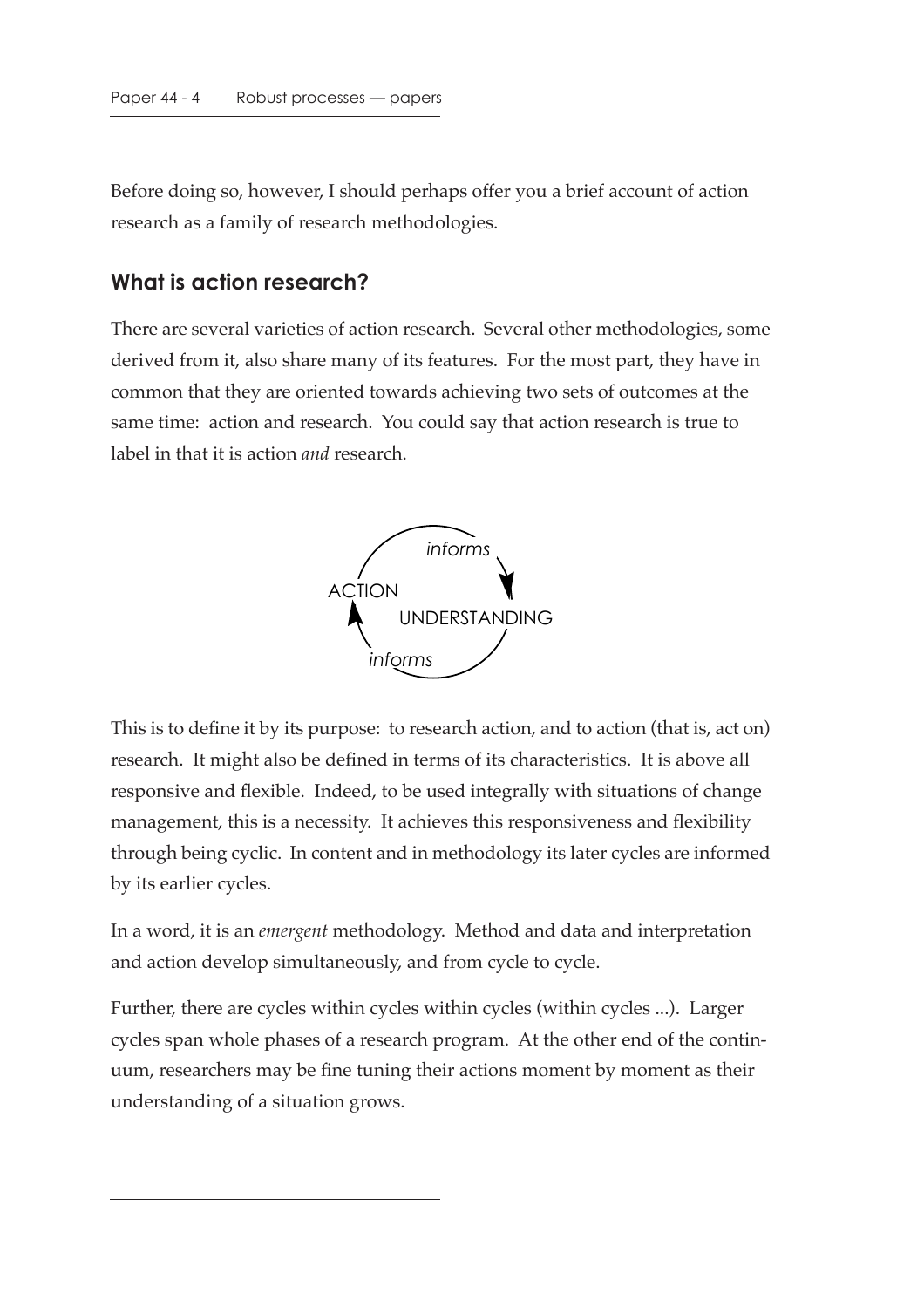In most of its forms, action research is also participative. In the interests of building commitment to action, the actors are involved at least as informants. More often than not they also share other roles with the researcher.

Finally, though this is by no means a necessary characteristic, it tends to be qualitative. Language provides the vehicle by which the participants in an action research program communicate. That communication often provides a large part of the data which are analysed in coming to an understanding of the situation.

I might sum up the characteristics under four headings. Action research tends to be participative, qualitative, action-oriented, and emergent. From some theoretical perspectives each of these might be regarded as a potential threat to rigour. In what follows, I demonstrate that on the contrary each of them can be drawn upon as a *source* of rigour.

## **Participative**

In most qualitative research people take part at least as informants. Even with this most elementary form of participation it is possible to use multiple sources of information to increase understanding.

In the spirit of triangulation (Jick,  $1979$ ) — the use of multiple data sources — it can be further enhanced by increasing the variety of informants. For instance, a "maximum diversity" sample of people will often provide a wider sample of data than will a random sample. Strauss and Corbin (1990) discuss related issues under the label of *theoretical sampling* in their form of grounded theory. So does Glaser (e.g. 1992) in his quite different approach. (This is not the only similarity between action research and grounded theory.)

This approach increases the diversity of information by increasing the diversity of informants. Along with other varieties of triangulation it is also available in action research.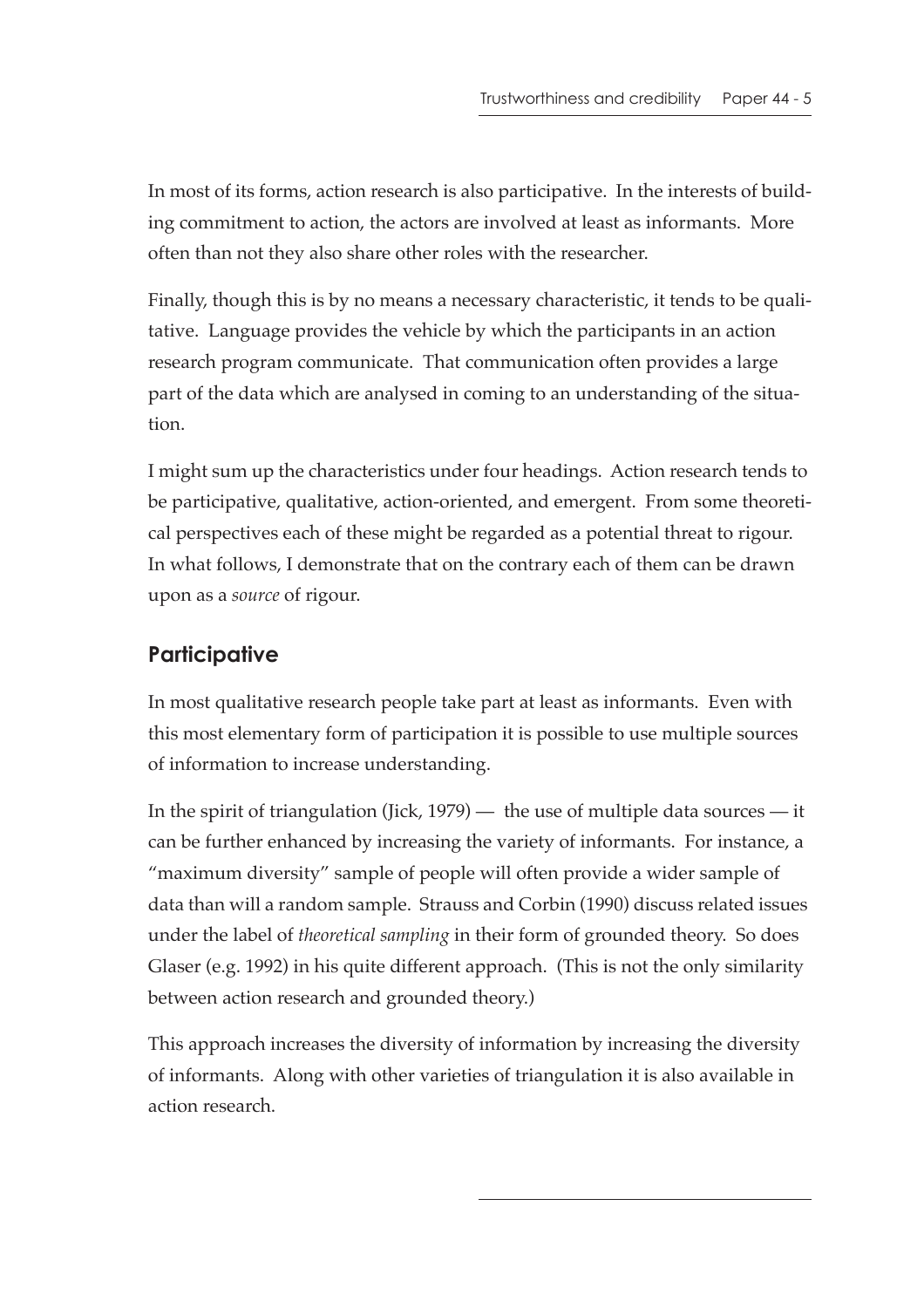Most forms of action research seek to involve higher levels of participation than those which involve participants only as informants. In fact, for many action researchers this is an ideological commitment. My own position, though based on a strong favouring of high involvement, is that it is limiting to regard participation as obligatory. I think it offers more options to treat it as a design choice. For a recent argument along similar lines, see the paper by my colleague Pam Swepson (1998).

One purpose is perhaps more specific to action research: participation increases commitment. The greater the involvement of participants, the greater their likely commitment to whatever action is planned. Beyond this, there are advantages to be tapped both in the range of participants, and the depth of involvement.

To take the first of these, I find the concept of *stakeholders* useful. Who are the people who have *any* stake in the situation being researched? In corporate settings they would include suppliers and customers and perhaps competitors as well as employees. In community organisations they might include a variety of people who refer people to a program, for instance, or who have other involvement with the program clients.

In any event, deeper involvement of participants can further increase the diversity of data, and eventually therefore of understanding. There is a continuum of participation ranging from minimal to substantial. (I have discussed this elsewhere, for example in sessions 4 and 5 of my on-line action research course, 1999.) As participation increases so do the opportunities to use participants as a source of challenge to each other and to the researcher.

It is when participants are involved as co-researchers that the advantages can become greatest. Participants are then still informants, but can also become interpreters and research designers. The discussion between different participants, and between participants and researchers, can offer a dialectic. This can challenge weak or inconsistent data or interpretations.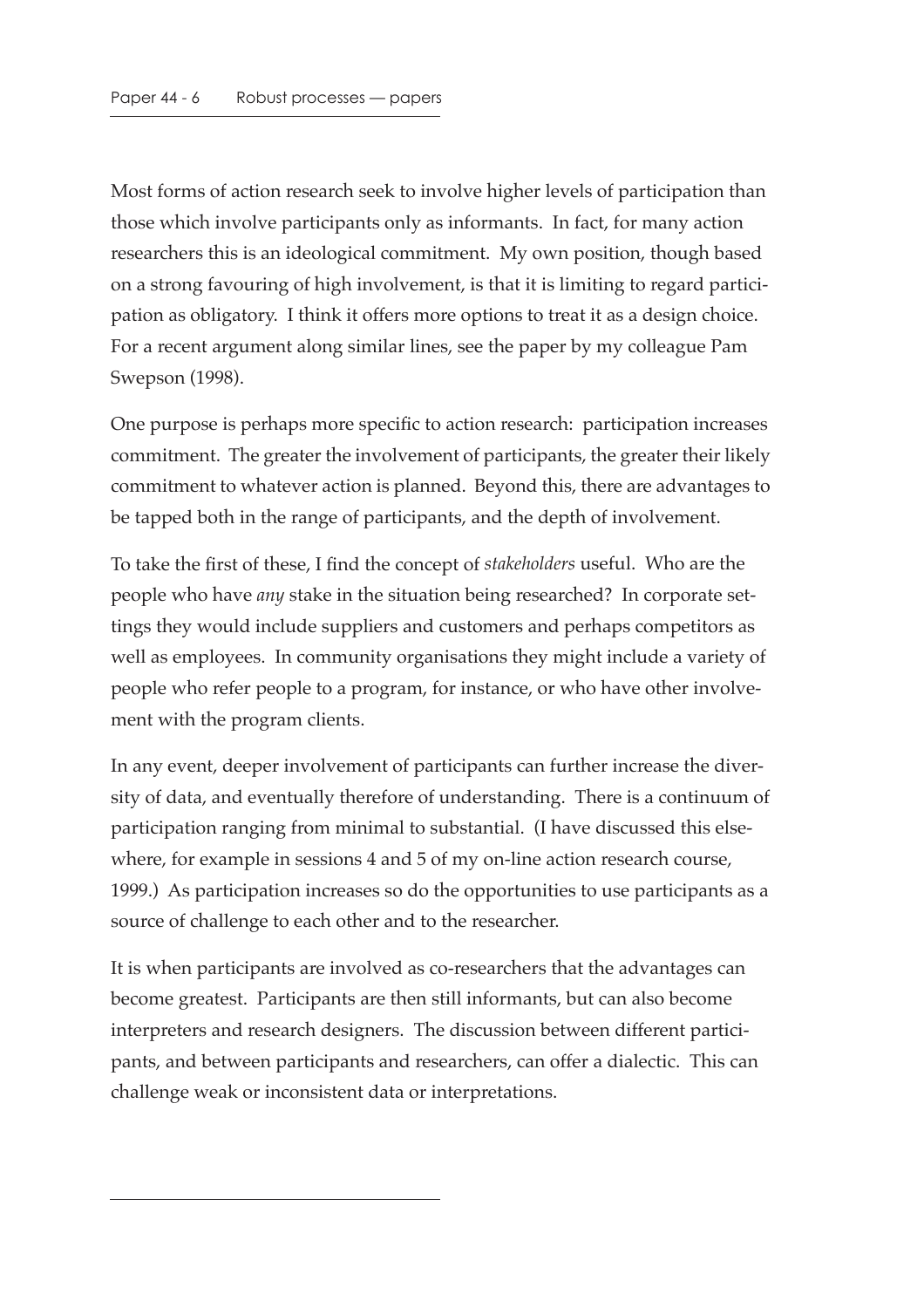Such dialectic is the purpose of the participant groups in action research's close cousin, action learning — see some of the chapters in the recent book edited by Alan Mumford (1997), especially those in Part III. Argyris (1993; Argyris and Schön, 1996) in his "action science" also seeks to create a climate in which participants can challenge each other and the researcher. In action learning "sets" (as they are called) or action science groups it is possible to develop a climate of supportive critique through which only quality interpretations are allowed to survive.

### **Qualitative**

Ultimately, many of the advantages of participation depend upon the use of conversational language as the data language and the language of interpretation. Conversational language allows participants access to the data, involvement in its interpretation and application, and the confidence to challenge the interpretations of the researcher.

At the heart of the system I use there lies a simple but useful notion. I can capture its essence in three principles:

- $\blacksquare$  focus on the themes which emerge from more than one participant;
- $\blacksquare$  if there is agreement about the nature or the interpretation of a theme, in later data collection test and challenge that agreement by looking for exceptions;
- if there is disagreement about the nature or interpretation of a theme, in later data collection look for explanations for the disagreement.

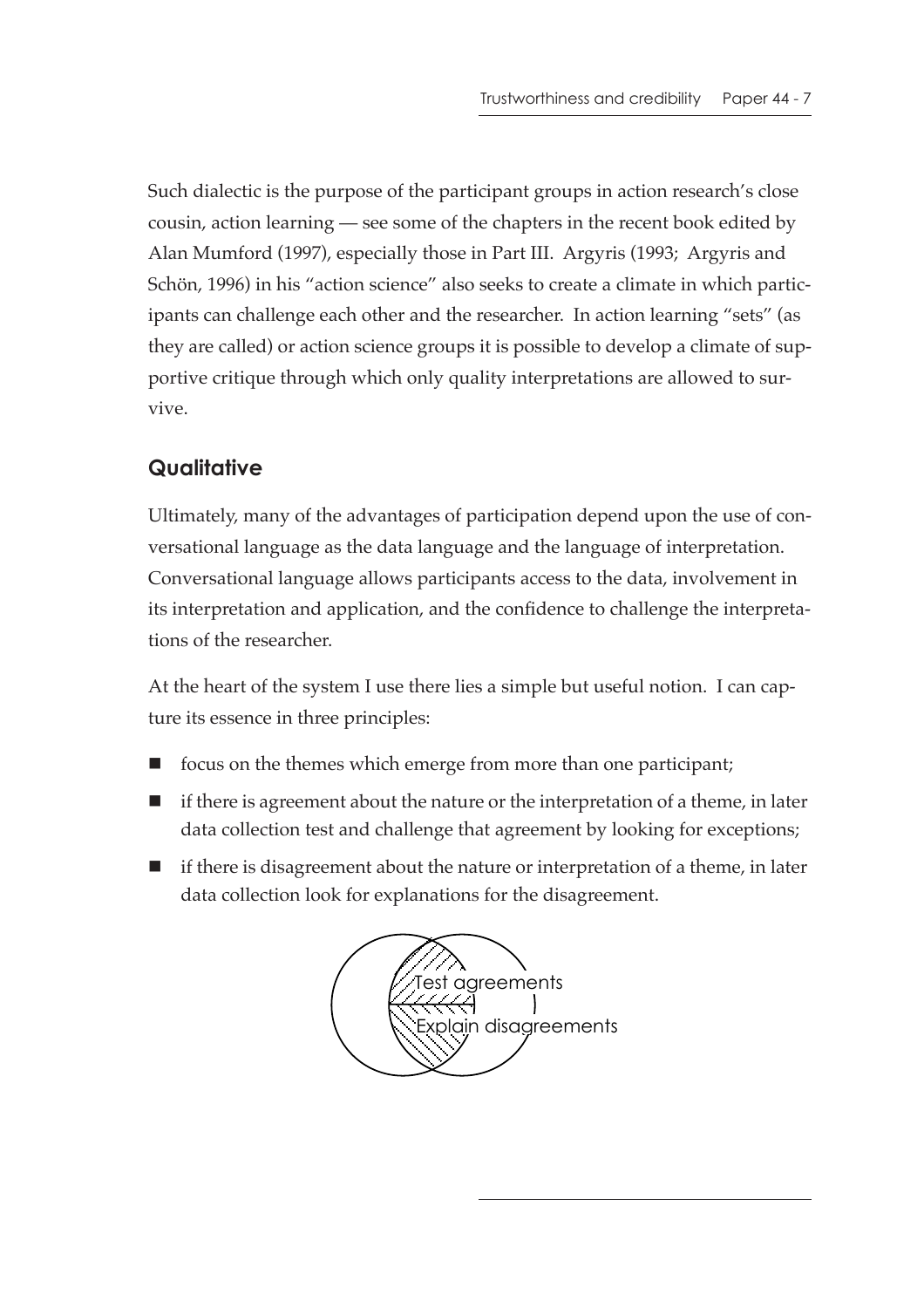Let me take each of these in turn and explore their implications in more detail.

**Focus**. As distinct from much qualitative research, action research wishes for enough understanding to serve the purpose, whatever that purpose might be. I've read somewhere a partly tongue-in-cheek definition of an engineer as "someone who knows enough to get the job done". (Perhaps it was Bill Powers who said it.) Especially in those varieties of action research which emphasise action, this is usually the orientation. The focus on overlap allows selectivity of the data.

(The cyclic nature of action research — see later — also aids economy of data collection. Data are interpreted as they are gathered. Carrying forward the interpretations reduces the need to accumulate great amounts of data.)

**Testing agreements**. When apparent agreement is found, every attempt is then made to challenge and test that agreement by searching for exceptions. The effect is to define the boundary conditions of the agreement: its extent. When exceptions are found, these then provide the disagreement which leads us to ...

**Explaining disagreements**. It is here that the quality of dialogue (as described by Bohm, 1996) is to be found. In conversation which is both confronting and supportive the participants challenge each others' perceptions and assumptions, or those of the researcher, until an explanation is found which satisfies all of them.

Here again you might note the similarities to grounded theory, especially its data-driven and emergent nature.

The purpose of generating agreement and understanding is to inform action, which follows.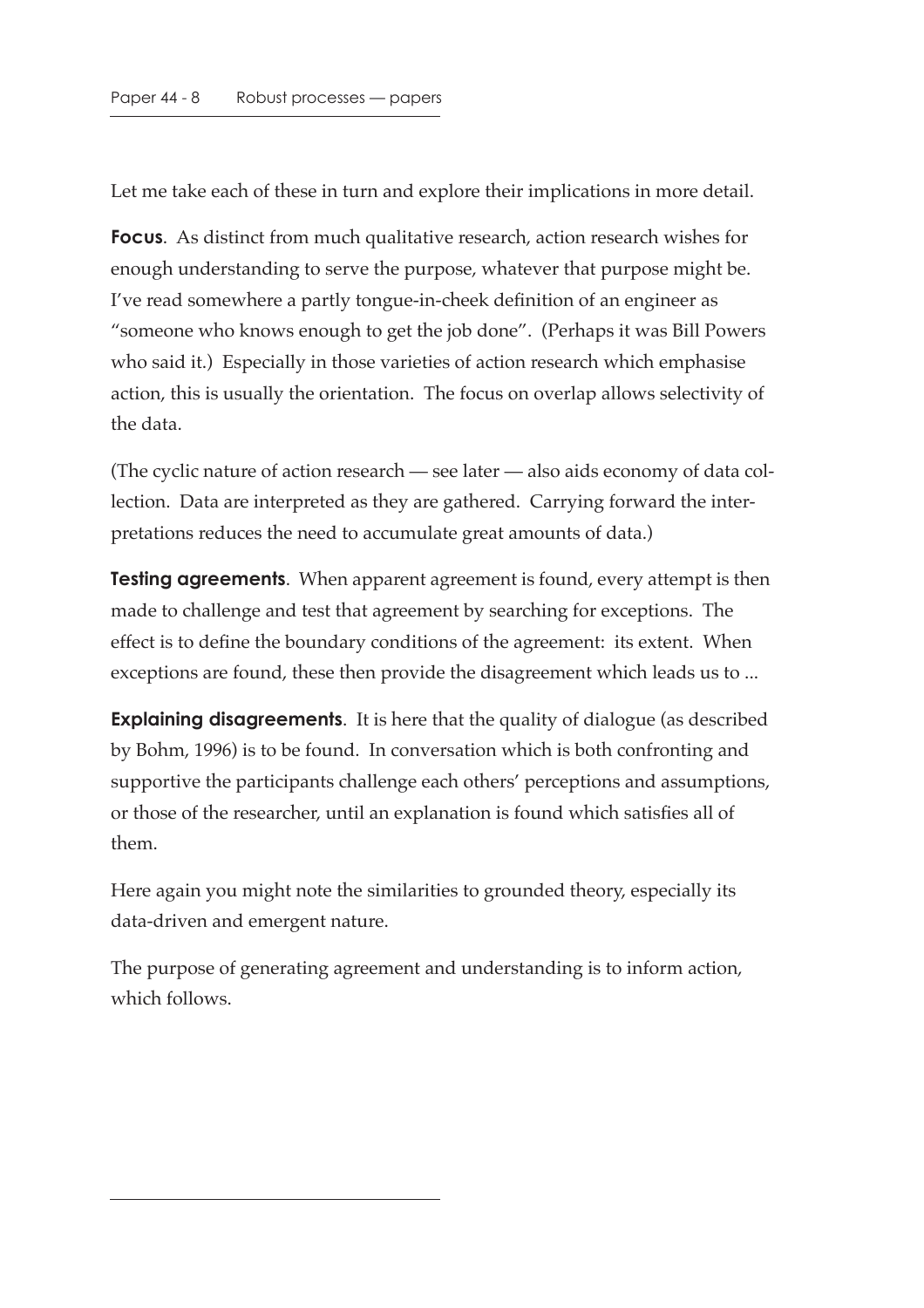### **Oriented to action**

I said earlier that action research was action and research. It seeks to achieve these two aims continuously. To do so, it alternates action with critical reflection. Informed by understanding, the action provides the change. Out of the attempt to produce change, a greater understanding emerges.

The critical reflection usefully has at least two components. Reflection after the event draws lessons from the action and its consequences. What worked? What didn't work? In the light of what worked and what didn't, which of our assumptions about action were correct? What do we now understand? How will we now act?

I have found that, for many people, planning before the event can improve the quality of reflection during and after the event. I used to encourage people to ask three questions before action. These were questions about the situation, the outcomes, and therefore the desired actions. I encouraged people to express their action plans in the form of theoretical assumptions in terms of situation, actions and outcomes. However, the quality of their reflection seemed to improve further when I added another three questions, to give six in all:

- 1a What in my view are the salient features of the situation?
- 1b Why do I think those are the salient features?
- 2a Given that situation, what do I think are desirable outcomes?
- 2b Why do I think those outcomes are desirable in that situation?
- 3a What actions do I think will yield those outcomes in that situation?
- 3b Why do I think those actions will yield those outcomes in that situation?

The "what?" questions produced the action plan. The "why?" questions surfaced the assumptions on which the action plan was based. More aware of their assumptions, people were then better able to pay attention during action to what they were doing and with what consequences. After the event their critical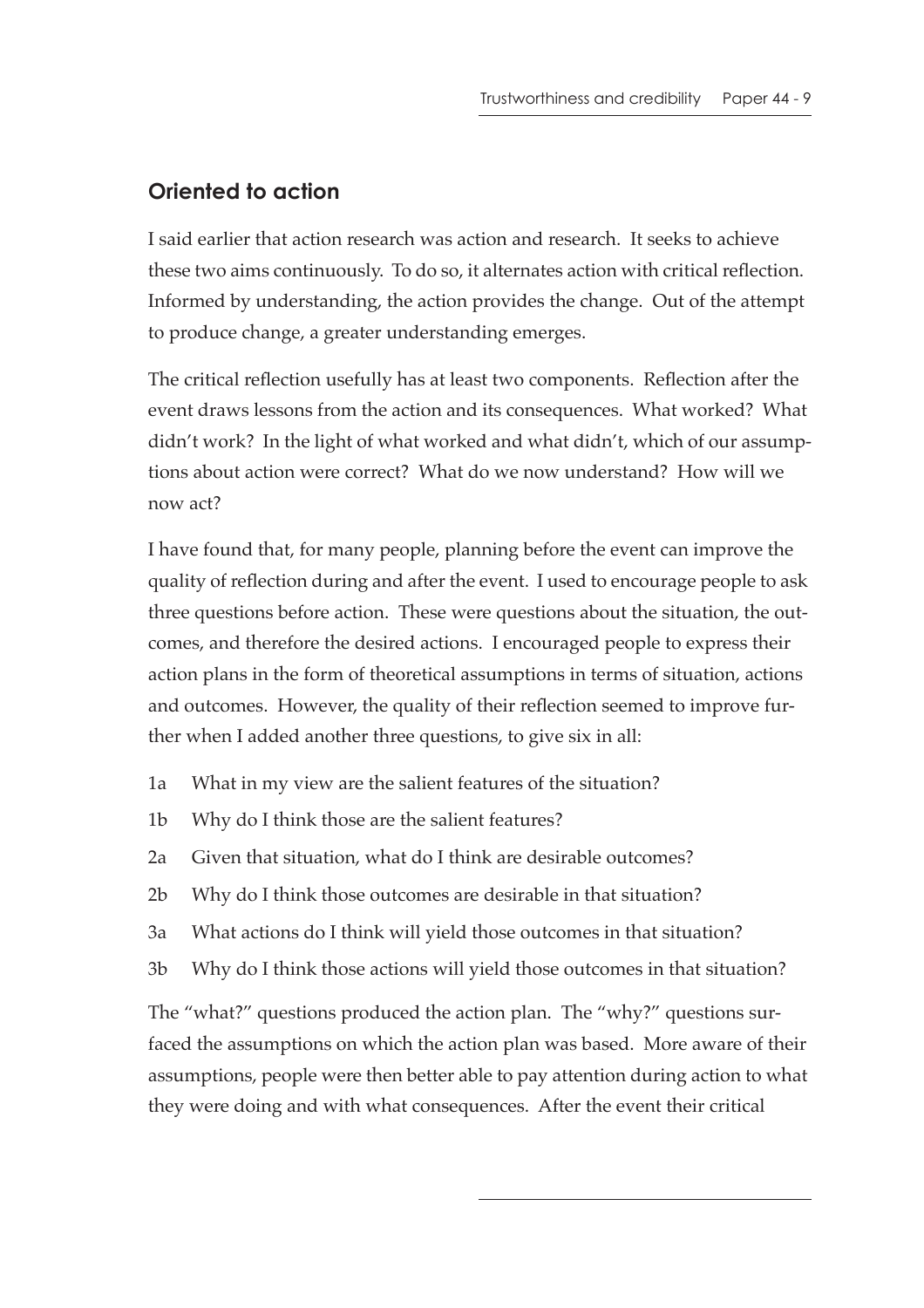reflection was often richer, and their planning for the next step was more assured.

In short, it is possible to set up an action research process in such a way that both planned actions and assumptions are tested, immediately, in action.

#### **Responsive**

It will now be apparent what style of action research I use. It is driven by the data, by the situation, by the people. I am often expected to design an intervention or an action research study in detail at the outset. But at that point I don't really know enough to do so with any confidence. Wherever I start may be the wrong place.

By being responsive to the situation, I can refine my interpretations and actions as they proceed. As importantly, I can also continue to improve my methodology informed by my growing understanding. So can those I am working with.

Behind this feature lies the imperative of engaging in change. It might therefore be thought that action research is a very different form of qualitative research. Different enough, perhaps, that one would take on its practices only with caution. I think this is an unduly pessimistic view. It seems to me that grounded theory demonstrates that a similar logic can be extended to some other forms of qualitative research.

### **Rigorous**

I have tried to identify here the sources of rigour in action research. From the perspective of some paradigms, some of its distinguishing features might be regarded as liabilities. I believe I have shown here that it is also possible to treat them as assets.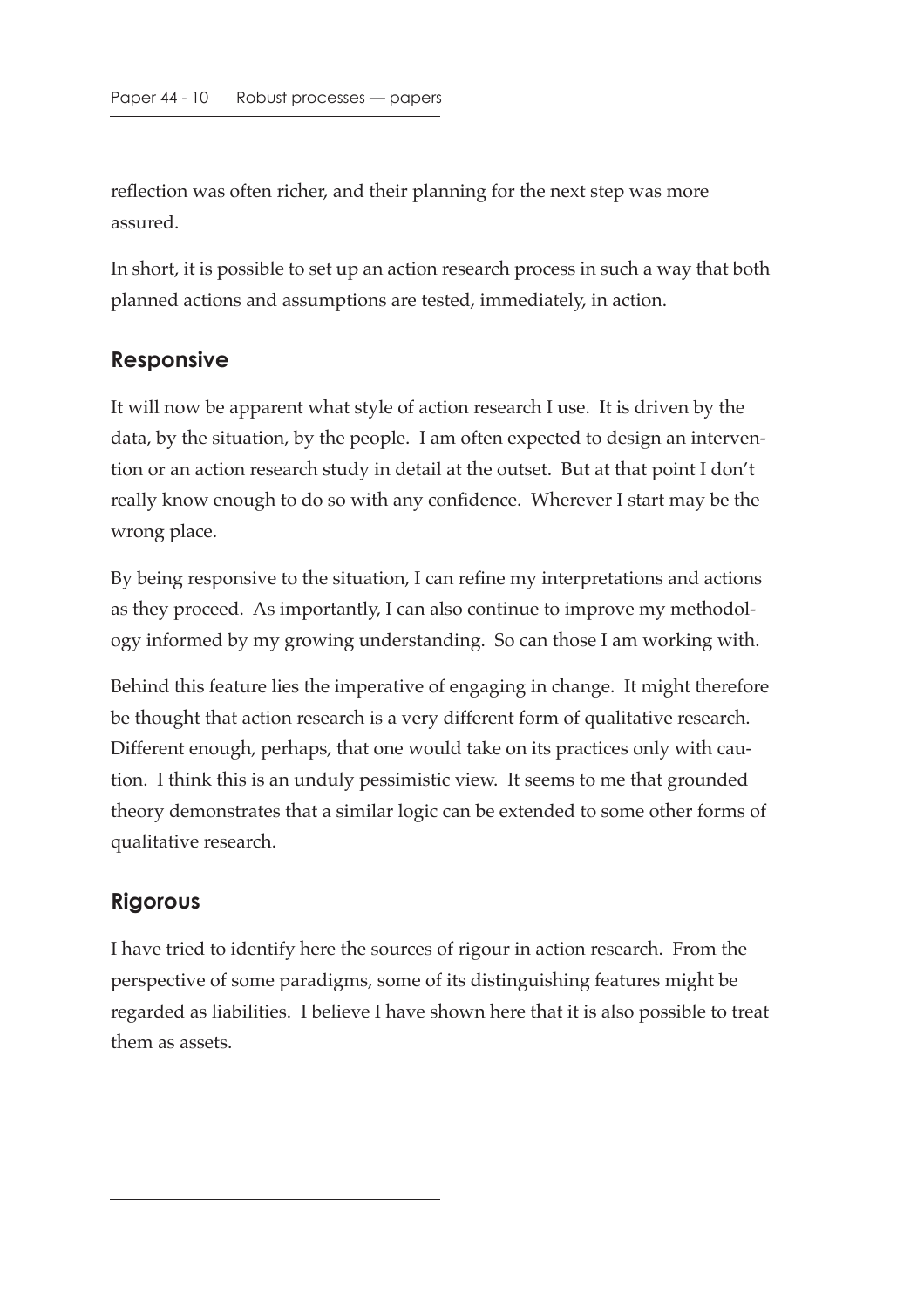- Participation can mean more informants and therefore richer data. Involving participants as interpreters and co-researchers allows the assumptions of the researcher to be challenged.
- Qualitative data are to be found in conversation, in dialogue. If the appropriate climate can be developed, in the dialectic of conversation deeper understanding can emerge.
- Because action research is an action-oriented approach, plans are tested immediately in action. But so can assumptions be tested. It is in this sense that it has been said that, if you want to understand a system, try to change it. Action and research can inform each other.
- Above all, action research is emergent. As understanding grows, so action becomes better informed, and so does the methodology which is being used.

It is this emergence, this responsiveness to data and situation and people, which suits action research to change programs. Even without change, however, emergence is a quality which can be built into many research programs. I hope that I have offered you here some thoughts which you can use to inform your own research practice.

#### **References**

- Argyris, C. (1993) *Knowledge for action: A guide to overcoming barriers to organisational change*. San Francisco: Jossey-Bass.
- Argyris, C., and Schön, D.A. (1996) *Organisational learning II: theory, method and practice*. Reading: Addison-Wesley.
- Bohm, D. (1996) *On dialogue*. London: Routledge.
- Campbell, D.T., and Stanley, J.C. (1966) *Experimental and quasi-experimental designs for research*. Chicago: Rand McNally.